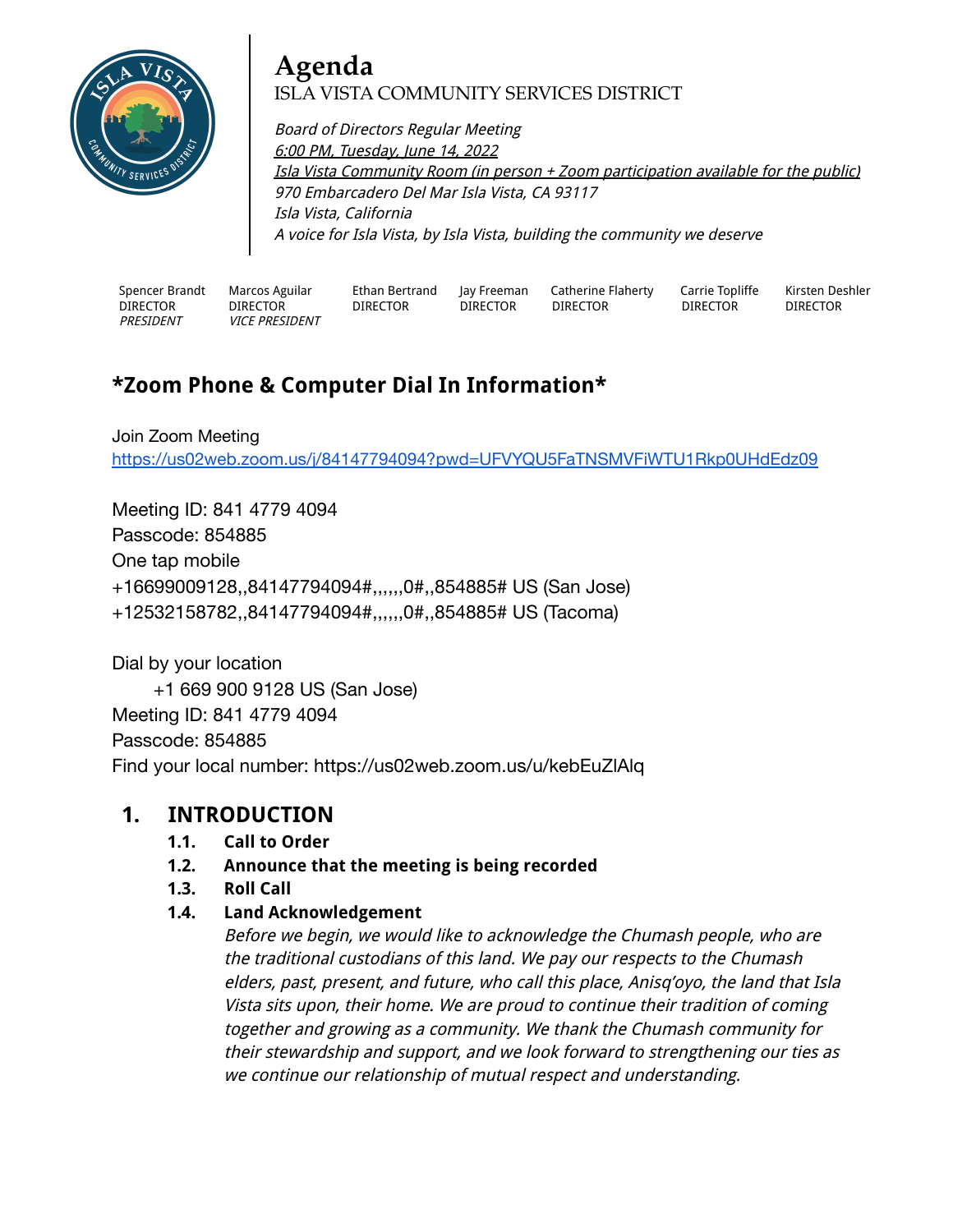

# **Agenda** ISLA VISTA COMMUNITY SERVICES DISTRICT

Board of Directors Regular Meeting 6:00 PM, Tuesday, June 14, 2022 Isla Vista Community Room (in person <sup>+</sup> Zoom participation available for the public) 970 Embarcadero Del Mar Isla Vista, CA 93117 Isla Vista, California A voice for Isla Vista, by Isla Vista, building the community we deserve

| Spencer Brandt   | Marcos Aguilar        | Ethan Bertrand  | lay Freeman     | Catherine Flaherty | Carrie Topliffe | Kirsten Deshler |
|------------------|-----------------------|-----------------|-----------------|--------------------|-----------------|-----------------|
| DIRECTOR         | DIRECTOR              | <b>DIRECTOR</b> | <b>DIRECTOR</b> | <b>DIRECTOR</b>    | <b>DIRECTOR</b> | <b>DIRECTOR</b> |
| <i>PRESIDENT</i> | <i>VICE PRESIDENT</i> |                 |                 |                    |                 |                 |

### **2. CONSENT AGENDA**

- **2.1. [Approval](https://docs.google.com/document/d/1OHSFasXr1Nrl9XwUn7mwEkE_lmC_RuOKYLCAzh1Tlww/edit?usp=sharing) of the minutes of the May 24 Regular Meeting.**
- **2.2. [Approval](https://drive.google.com/file/d/1Opjp2NyETfbvHXHbn4n6quNt7THXCCXb/view?usp=sharing) of \$6,192 to UCPD for May Safety Station Services.**
- **2.3. Approval of \$152,000 to UCPD for 21-22 [Interpersonal](https://drive.google.com/drive/folders/1i_P1LYD1Z-klUR-bf4veA-aruNREisIb?usp=sharing) Violence [Investigator](https://drive.google.com/drive/folders/1i_P1LYD1Z-klUR-bf4veA-aruNREisIb?usp=sharing) Services.**
- **2.4. Approval of \$5,037 to Aleshire & Wynder LLP for May Legal Services.**
- **2.5. Approval of \$7,950 to IVYP for STEP [Outreach](https://docs.google.com/document/d/13nKFYPuigU7f6ob-gxfaLiiCmLD7XwEN/edit?usp=sharing&ouid=100921935070786241159&rtpof=true&sd=true) Services.**
- **2.6. Approval of General Manager vacation time: July 5-8 2022, July 12-15, August 29**

### **3. PUBLIC COMMENT PERIOD**

At this time, any member of the public may speak on matters within the subject matter jurisdiction of the Board of Directors that are not on the agenda. The Board will not take action on any item not on the agenda except as provided by law.

### **4. DISCUSSION AND ACTION ITEMS**

#### **4.1. Isla Vista Parking Study [Funding](https://drive.google.com/drive/folders/1yiO9ScR6TD05GnmpiX3BPxLzseOW1D5O?usp=sharing)**

Consider approval of the District's portion of funding (\$82,000) for the Isla Vista Parking Study and authorize the General Manager to make requests of UCSB and the County for partnership funding.

#### **4.2. Finance [Committee](https://docs.google.com/spreadsheets/d/1h1eaffTuQxr7qKkiaTR4YuZTO5ItQQjl37Rhxkwc1IM/edit?usp=sharing) Budget Update**

Review an update from the finance committee June meeting, including budgets for operations, parking, and planning.

#### **4.3. Legal Services [Agreement](https://docs.google.com/document/d/1-I5g7s8i6TFmwhl45tECR0I3EDxPHhVh/edit?usp=sharing&ouid=100921935070786241159&rtpof=true&sd=true) Fee Update**

Consider approval of an update to the legal services agreement with Aleshire &